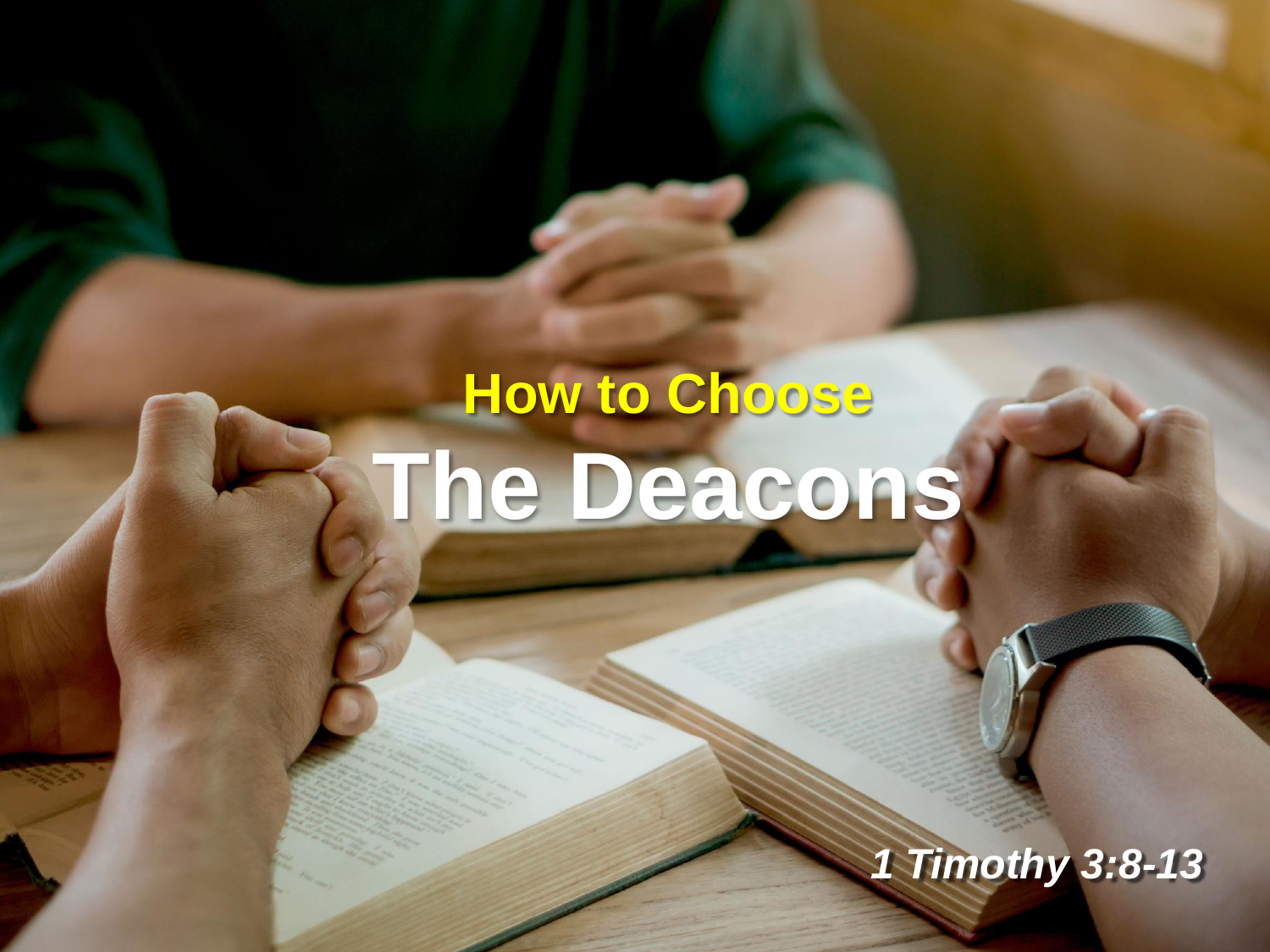# *Introduction*

• **The first deacons can be found in Acts 6:1-6. What were their responsibilities? Who appointed them to their responsibilities?**

• **Romans 16:1-2 mentions a woman called Phoebe. Was she a deacon? What did she do?**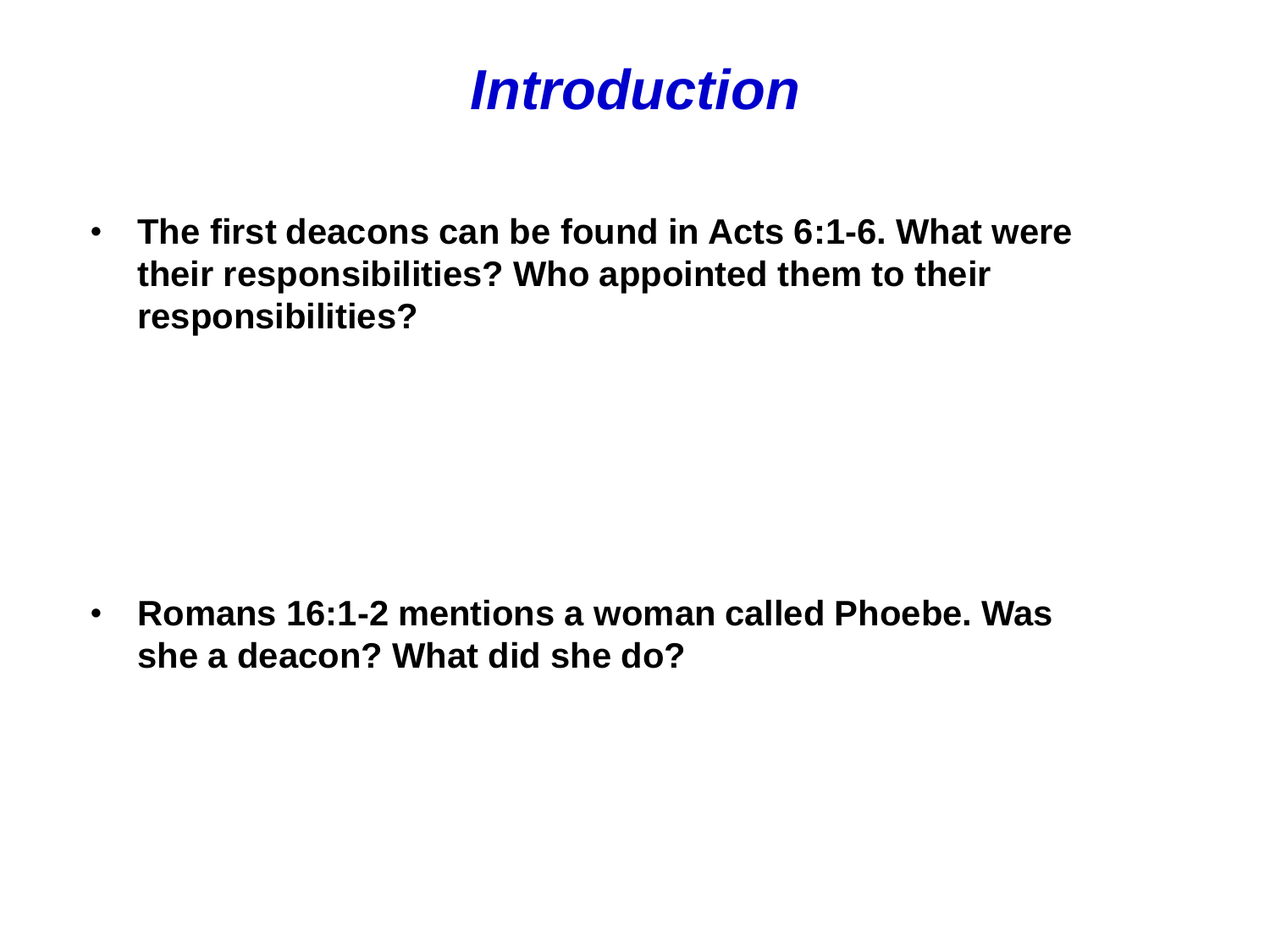#### *Functions of Deacons*

• **What were the responsibilities of deacons in Acts 6:1-6?**

• **Are deacons equal to the elders in terms of their responsibilities?**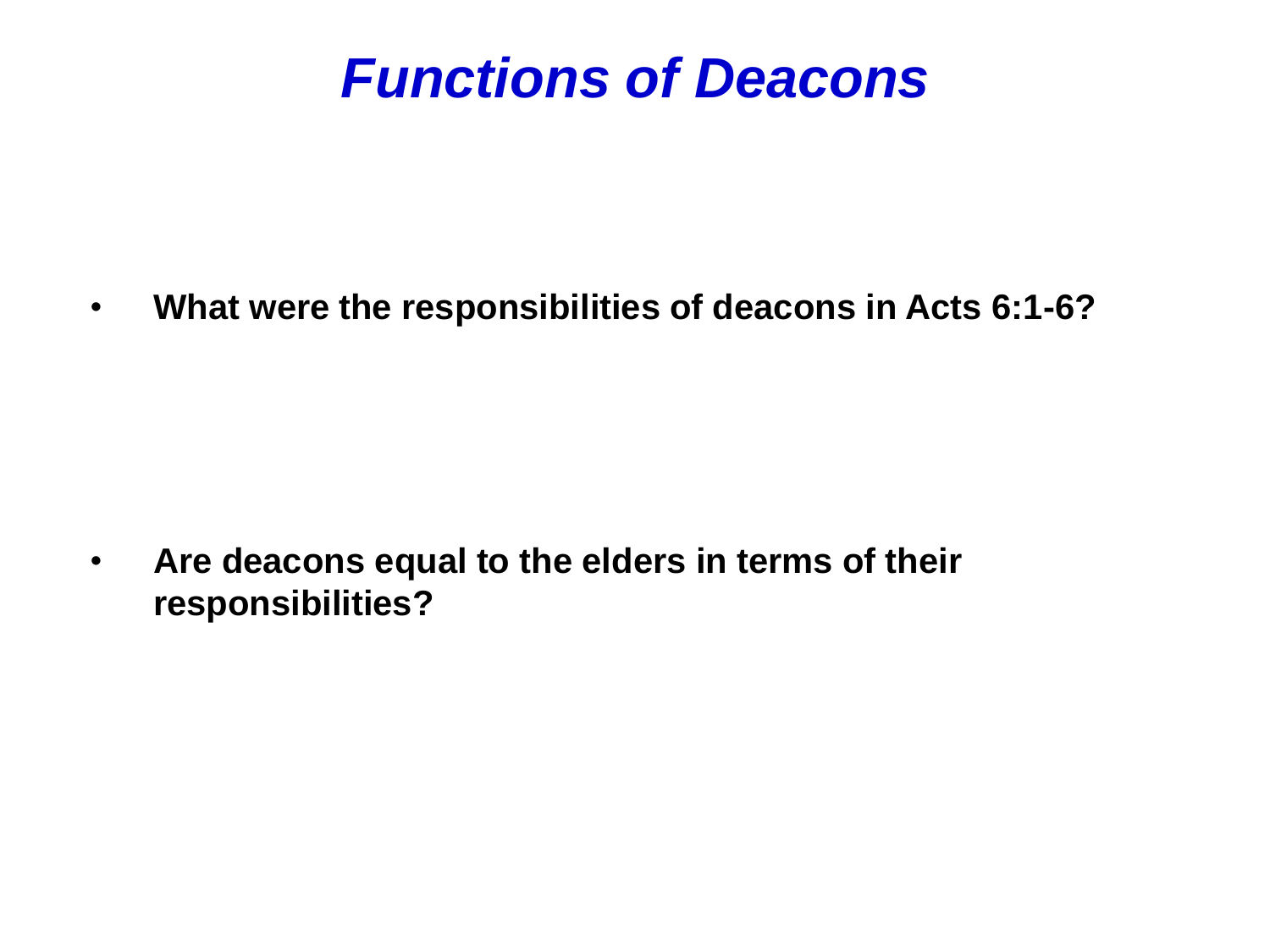#### *Qualifications of Deacons*

**1. The first qualification for a deacon is that he must have "dignity" (1 Timothy 3:8). How do you know if a man has dignity?** 

**2. The second qualification of a deacon is that he must "not be double-tongued" (1 Timothy 3:8). What does that mean?**

**3. Next, we are told a deacon "must not be addicted to much wine" (1 Timothy 3:8). Can he drink wine?**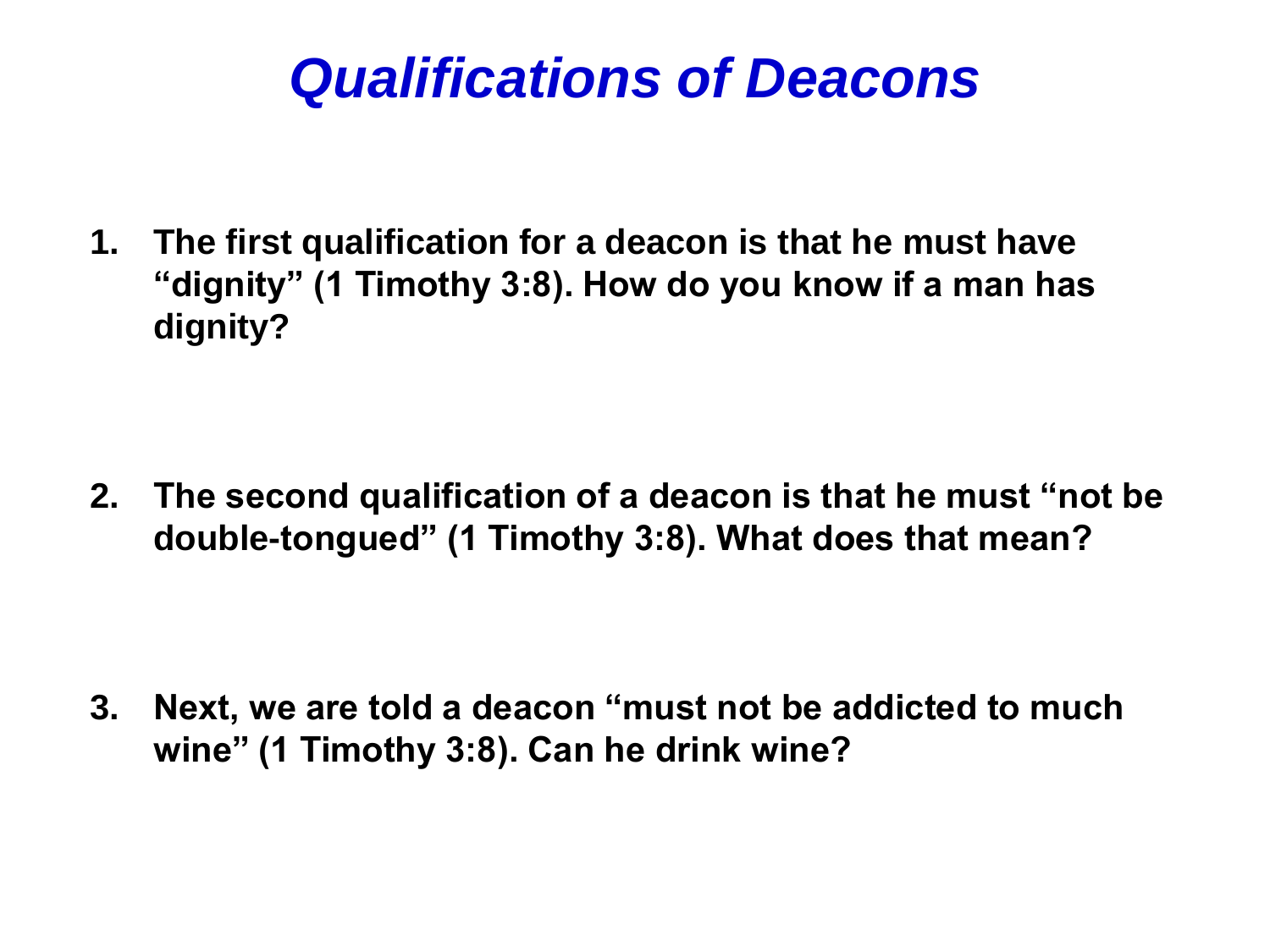#### *Qualifications of Deacons*

**4. The fourth qualification for a deacon is that he must "not be fond of sordid gain" (1 Timothy 3:8). Explain the meaning of this qualification.**

**5. The fifth qualification for a deacon is that he must "hold to the mystery of the faith" (1 Timothy 3:9). What does that mean?**

**6. The sixth qualification for a deacon is that he must "be tested" (1 Timothy 3:10). Explain this qualification.**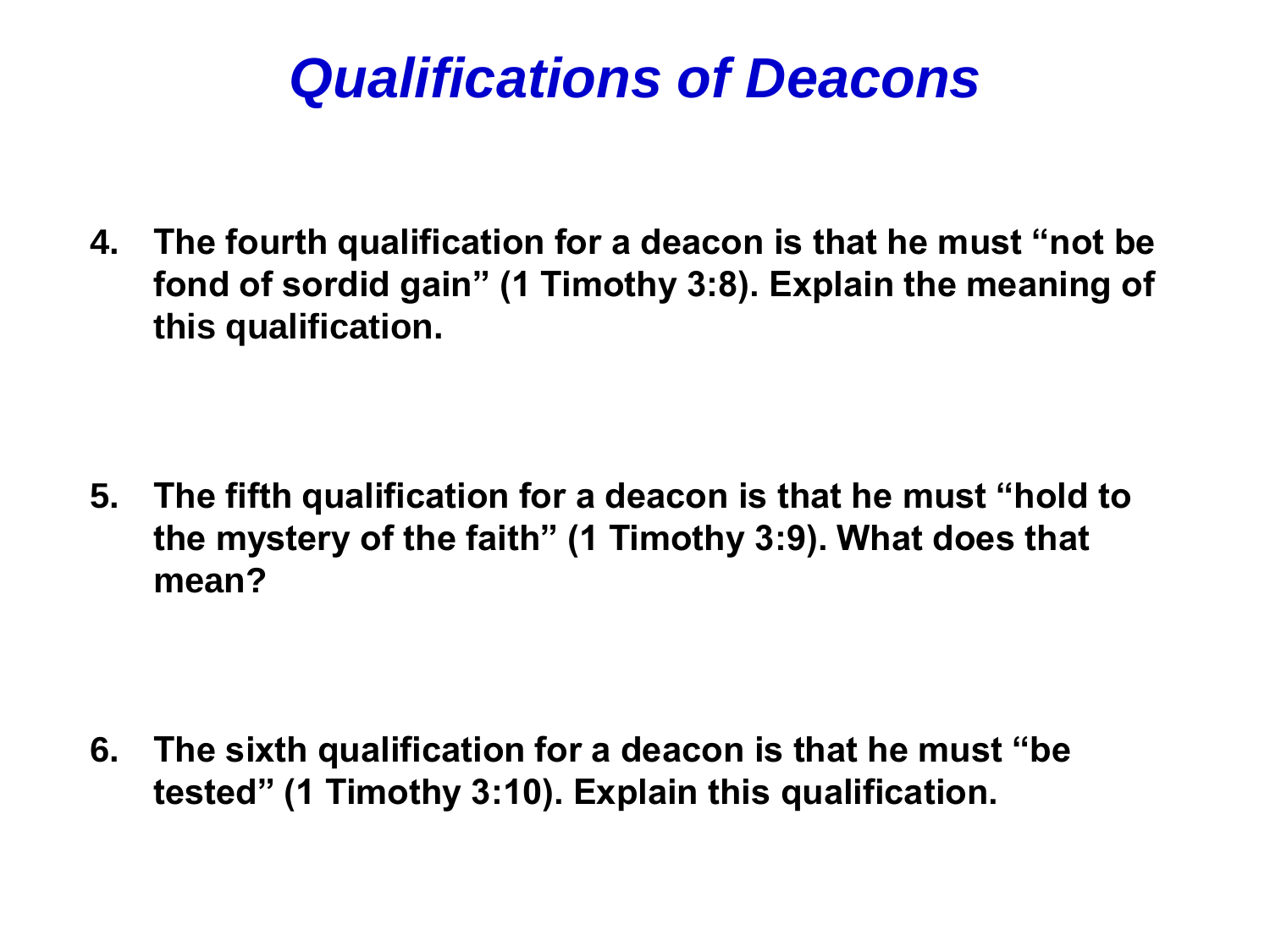# *Meaning of 1 Timothy 3:11*

- **1. Name three reasons why 1 Timothy 3:11 does not refer to the wives of deacons but to deaconesses.**
	- **1 st Reason —**

• **2 nd Reason —**

• **3 rd Reason —**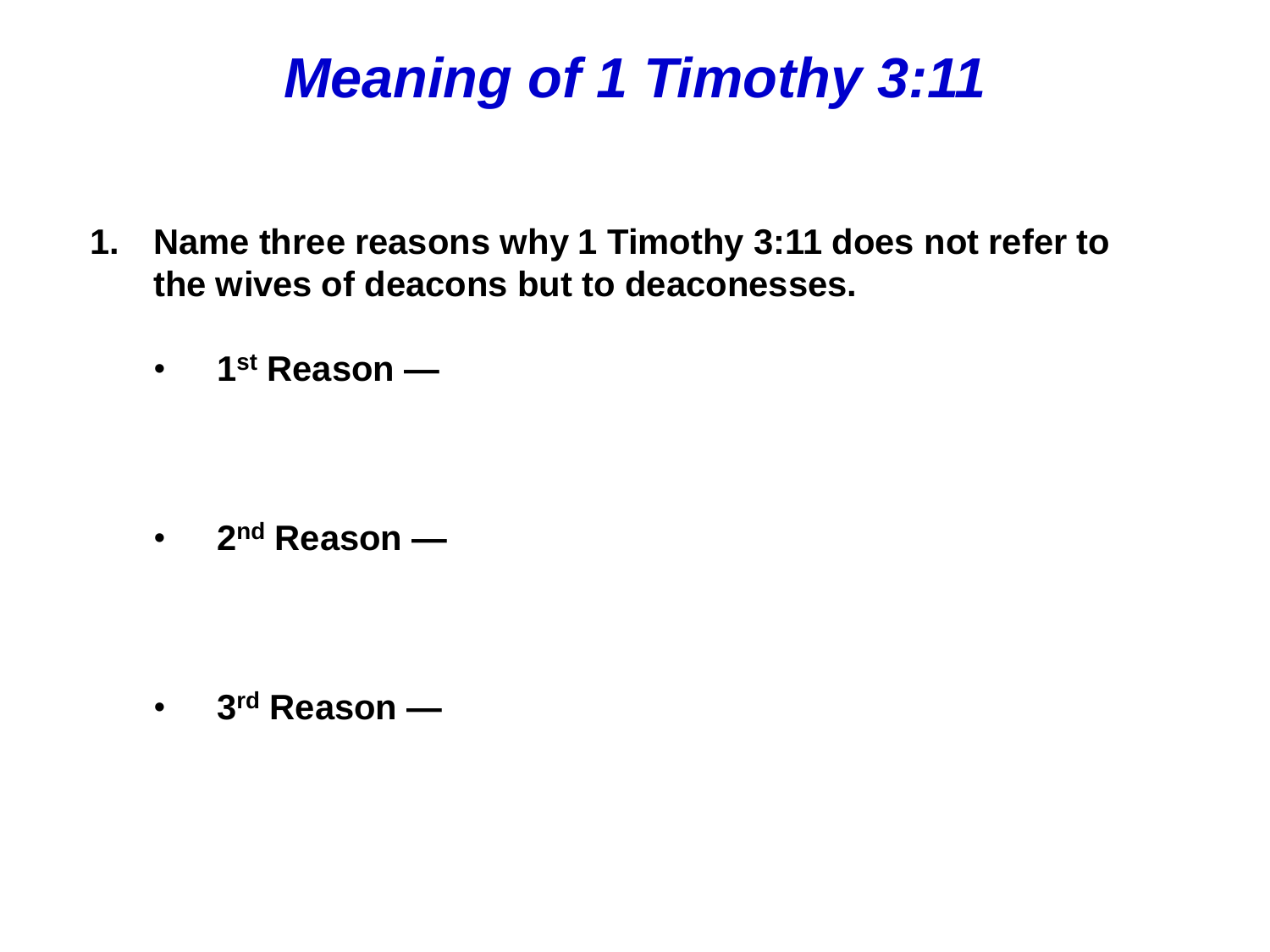# *Qualifications of Female Deacons*

**1. The first qualification for a female deacon is that she must "be dignified" (1 Timothy 3:11). What does this mean?**

**2. The second qualification for a female deacon is that she "must not be a malicious gossip" (1 Timothy 3:11). What is the meaning of this qualification?**

**3. The third qualification for a female deacon is that she "must be temperate" (1 Timothy 3:11). How does this qualification relate to the other qualifications?**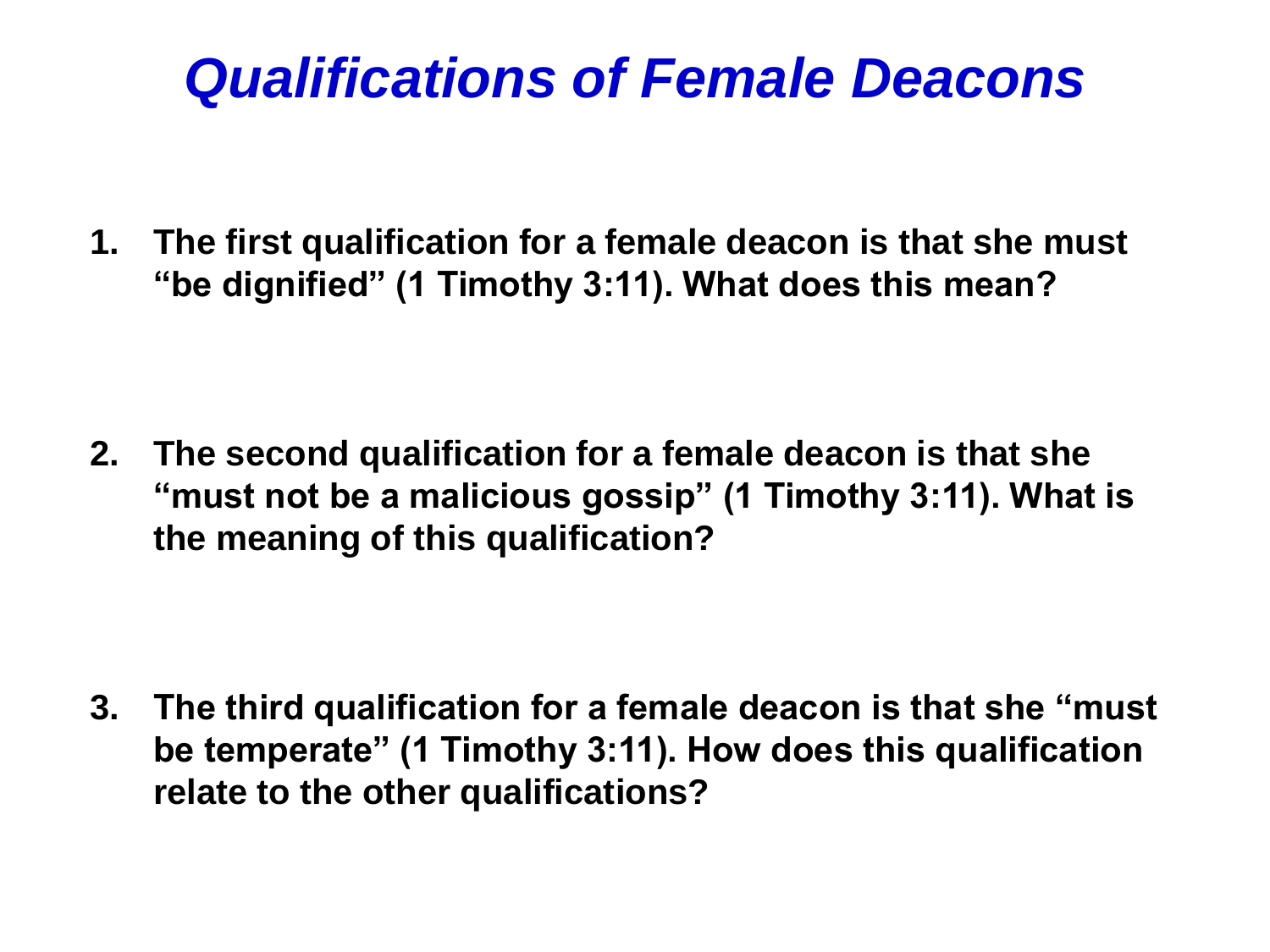# *Qualifications of Female Deacons*

**4. The fourth qualification for a female deacon is that she must "be faithful in all things" (1 Timothy 3:11). Explain this qualification.**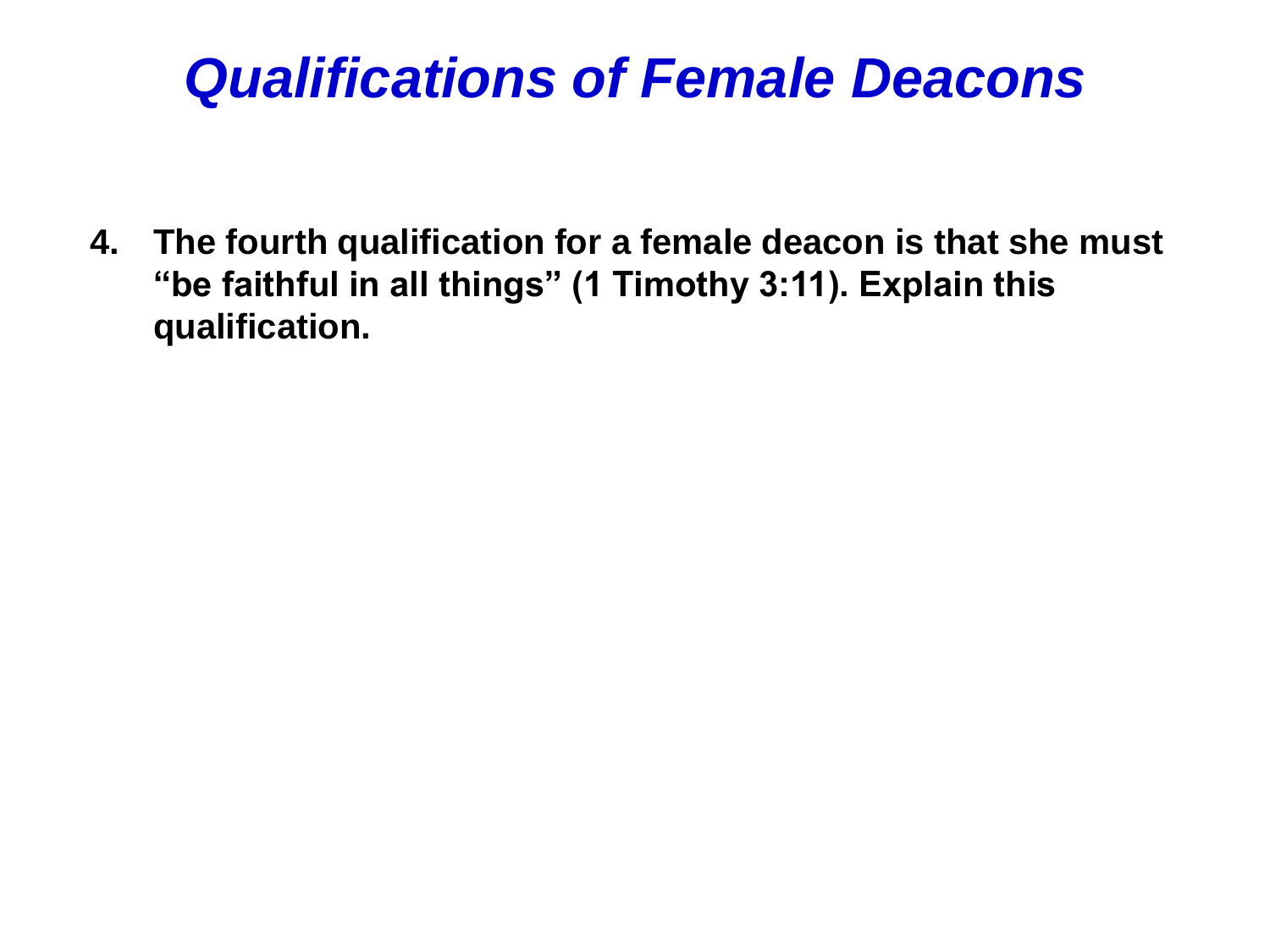#### *Qualifications of Deacons*

**7. The seventh qualification for a deacon is that he must be the "husband of one wife" (1 Timothy 3:12). What does this mean?** 

**8. The eighth qualification of a deacon is that he must be a "good manager" (1 Timothy 3:12). What does that mean?**